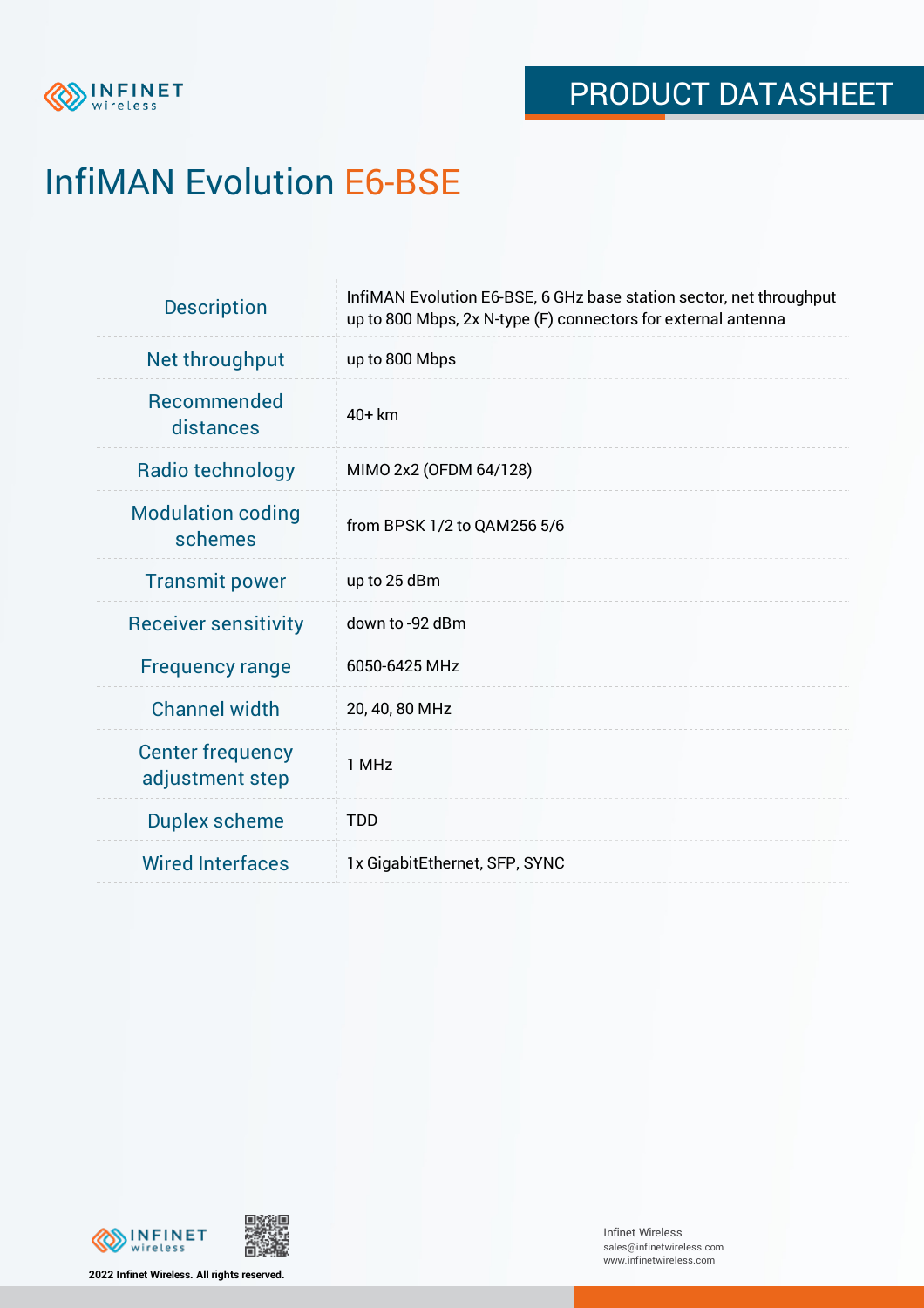

# InfiMAN Evolution E6-BSE

| <b>Consumption</b>         | up to 30 W                                                                                                                                                                                                                                                                                                                                                         |
|----------------------------|--------------------------------------------------------------------------------------------------------------------------------------------------------------------------------------------------------------------------------------------------------------------------------------------------------------------------------------------------------------------|
| <b>Power options</b>       | 90-240 VAC $\sim$ @ 50/60 Hz, ±4356 VDC                                                                                                                                                                                                                                                                                                                            |
| <b>Outdoor Unit (ODU)</b>  | 240 x 248 x 87 mm, 2.2 kg                                                                                                                                                                                                                                                                                                                                          |
|                            |                                                                                                                                                                                                                                                                                                                                                                    |
| <b>Part Number Example</b> | E6-BSE/06800                                                                                                                                                                                                                                                                                                                                                       |
| <b>Packing List</b>        | - Outdoor unit E6-BSE - 1 pcs.<br>- Power Supply IDU-BS-G(60W) - 1 pcs.<br>- Power Cord - 1 pcs.<br>- Cable Gland for RJ-45 - 2 pcs.<br>- Cable Gland for optical cable - 1 pcs.<br>- Standard RJ-45 connector - 1 pcs.<br>- Shielded RJ-45 connector - 1 pcs.<br>- RJ-45 Plug Cap - 1 pcs.<br>- MONT-KIT-85 Mounting kit - 1 pcs.<br>- Quick Start Guide - 1 pcs. |



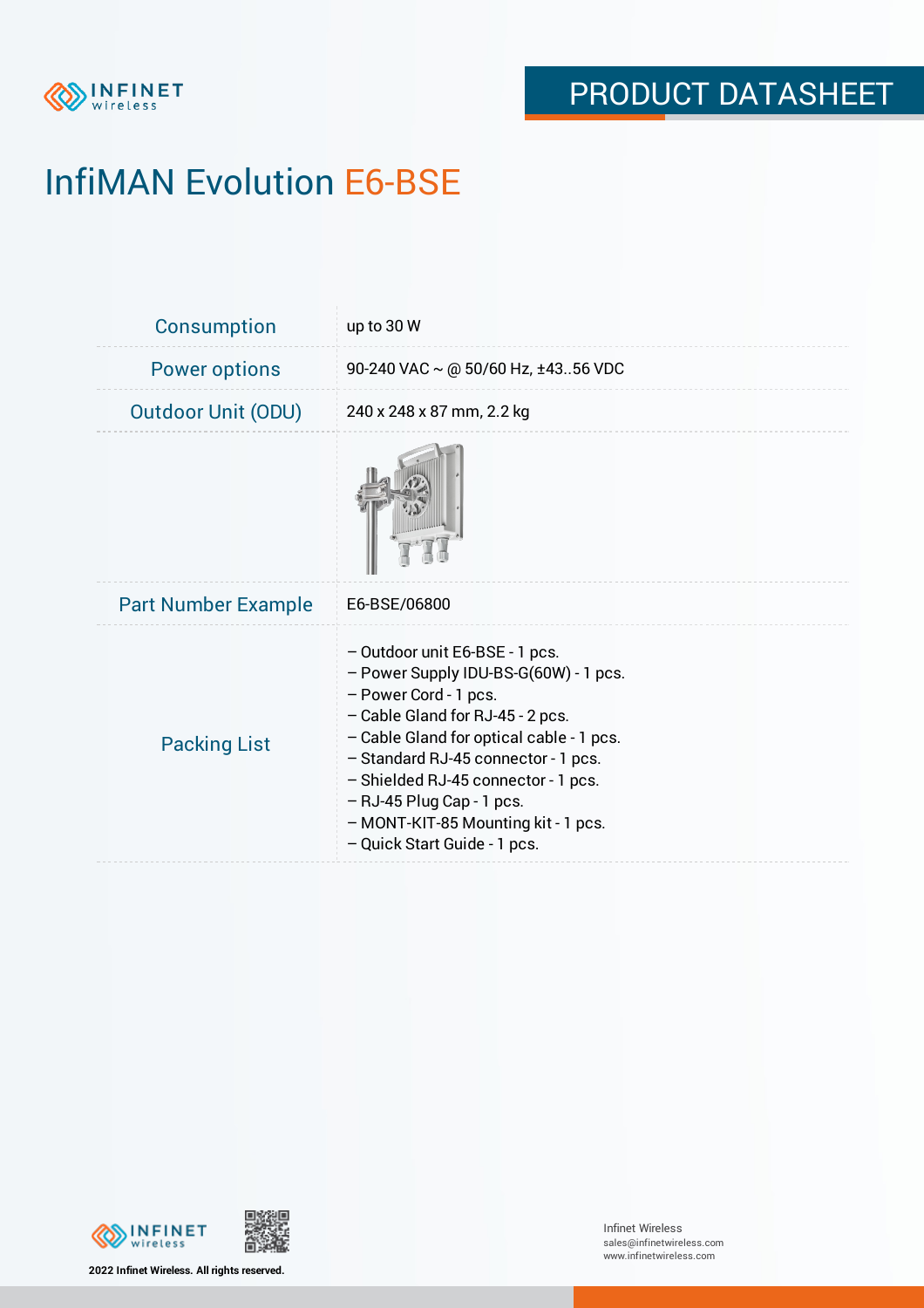

## PRODUCT DATASHEET

## InfiMAN Evolution E6-BSE

### Features

#### **RADIO**

- **Voice/RTP Aware Superpacketing**
- **DFS**
- **Automatic Bitrate Control** Þ
- Þ **Automatic Transmit Power Control**
- Þ **Automatic Distance Learning**
- Þ **Channel Time Adjustment**
- Þ **Spectrum Analyzer mode**
- Þ **Channel testing tools**

### **NETWORKING**

- **Ethernet-over-IP and IP-over-IP tunneling**
- Þ **ARP protocol support**
- **MAC/IP filtering** Þ
- **Full-fledged 2nd layer switch**
- Þ **RIPv2 / OSPFv2 /static routing**
- ٠ **L2/L3 Firewall**
- × **NAT (multipool, H.323-aware)**
- **DHCP client/server/relay**

### **MANAGEMENT FEATURES**

- **Various Management Protocols: HTTP, HTTPS, SSH, Telnet, SNMP v1/2c/3 (MIB-II and proprietary MIBs)**
- **Graphical User Interface**
- **LED Indication: power status, wireless and wired link status, signal level**
- **Antenna alignment tool**
- ٠ **Automatic software update**
- **Online monitoring with proprietary EMS InfiMONITOR.**

### **QUALITY-OF-SERVICE**

- **17 priority queues**
- **IEEE 802.1p support**
- **IP TOS / DiffServ support**
- ٠ **Full voice support**
- **Traffic limiting (absolute, relative, mixed)** ٠
- **Traffic redirection**